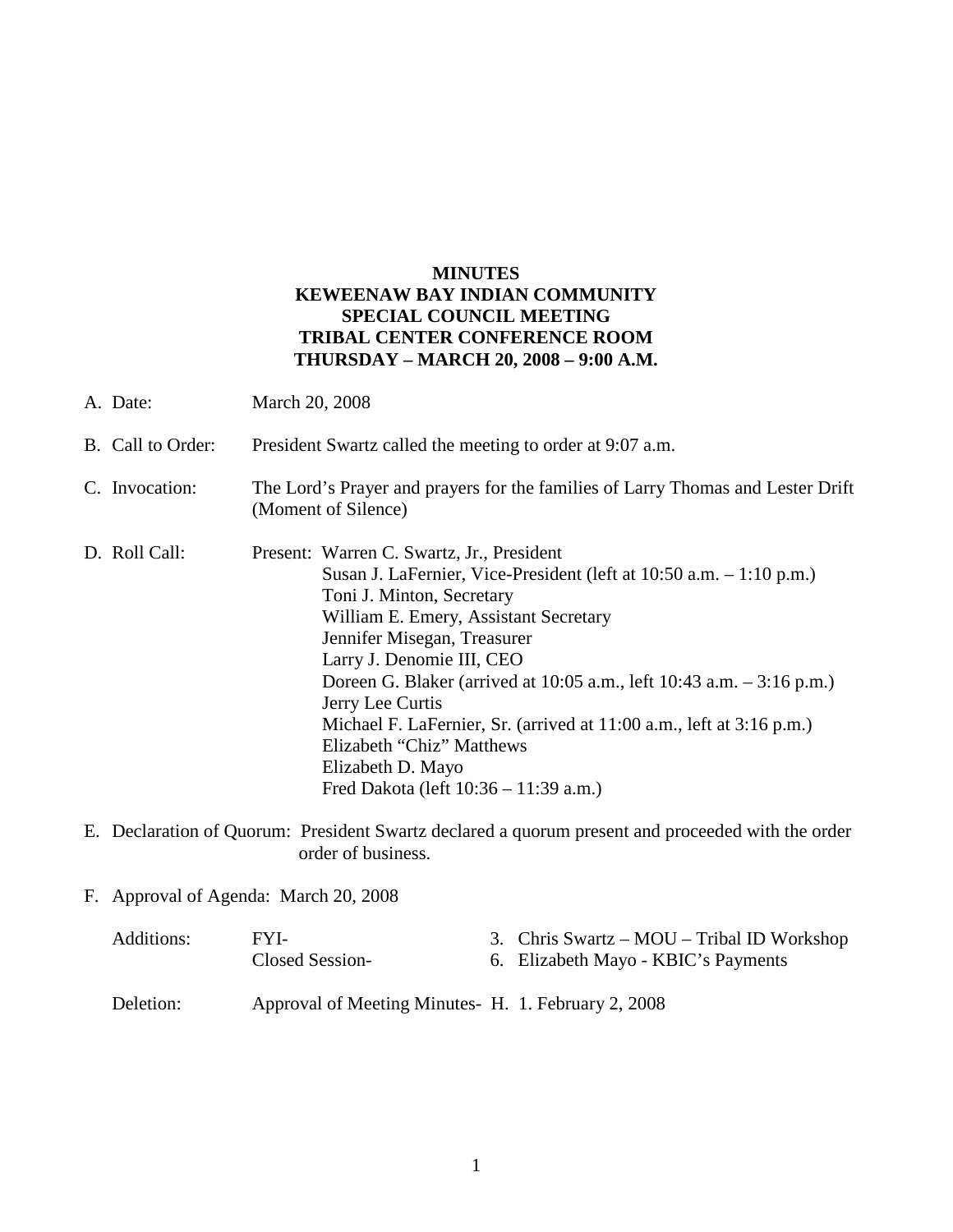**MOTION MADE BY WILLIAM E. EMERY TO APPROVE THE AGENDA WITH THE CHANGES. SUPPORTED BY JENNIFER MISEGAN. EIGHT IN FAVOR (Susan J. LaFernier, Toni J. Minton, William E. Emery, Jennifer Misegan, Larry J. Denomie III, Jerry Lee Curtis, Elizabeth "Chiz" Matthews, Elizabeth D. Mayo), OPPOSED – 0, ONE ABSTAINING (Fred Dakota), TWO ABSENT (Doreen G. Blaker, Michael F. LaFernier, Sr.), MOTION CARRIED.**

G. For Your Information:

- 1. 113<sup>th</sup> Annual Higher Learning Commission Meeting April  $11<sup>th</sup>$  15<sup>th</sup>, 2008 Chicago, IL on Accreditation, Assessment and Accountability - Larry Denomie will be attending.
- 2. A letter from William Seppanen, Education Committee Secretary The Education Committee denied a request by Debbie Parrish to change to the Sovereign Student Fund Policy. A copy of the letter will be sent to Debbie Parrish.
- 3. Tribal ID Workshop Chris Swartz and Jeanne Kauppila attended a meeting with LVD Chairman Williams on March 19th in an attempt to have all Tribes ID cards recognized by the State. (See MOU between the Little Traverse Bay Band of Odawa Indians and the Michigan Department of State). There will be another meeting in May.
- H. Old Business:
	- 1. Jim Stingle, Grant Writer Organizational Chart Several changes were discussed. Jim will bring this back to the Council at a future meeting.
	- 2. Larry Denomie Corrected Motion from 2/22/08 for Appeal of Dismissal Case #002-08

**MOTION MADE BY JERRY LEE CURTIS TO CORRECT THE APPEAL OF DISMISSAL IN CASE #002-08 TO READ AS FOLLOWS: TO REINSTATE THE EMPLOYEE AND TO ALLOW THE EMPLOYEE'S RETURN TO WORK UPON SUCCESSFUL COMPLETION OF HIS RECOMMENDED REQUIREMENTS. SUPPORTED BY FRED DAKOTA. SEVEN IN FAVOR (Susan J. LaFernier, Toni J. Minton, William E. Emery, Jerry Lee Curtis, Elizabeth "Chiz" Matthews, Elizabeth D. Mayo, Fred Dakota), OPPOSED – 0, ONE ABSTAINING (Larry J. Denomie III), THREE ABSENT (Jennifer Misegan, Doreen G. Blaker, Michael F. LaFernier, Sr.), MOTION CARRIED.**

(Jennifer Misegan out of room)

3. Todd Warner, NRD – a) U.S. Coast Guard MOA – for working cooperatively on enforcement of commercial fishing vessel safety laws on Lake Superior - updated

**MOTION MADE BY FRED DAKOTA TO APPROVE THE COAST GUARD MOA AGREEMENT, AS PRESENTED BY TODD WARNER, BETWEEN THE KEWEENAW BAY INDIAN COMMUNITY AND THE U.S. COAST GUARD. SUPPORTED BY WILLIAM E. EMERY. NINE IN FAVOR (Susan J. LaFernier, Toni J. Minton, William E. Emery, Jennifer Misegan, Larry J. Denomie III, Jerry Lee Curtis, Elizabeth "Chiz" Matthews, Elizabeth D. Mayo, Fred Dakota), OPPOSED – 0, ABSTAINING - 0, TWO ABSENT (Doreen G. Blaker, Michael F. LaFernier, Sr.), MOTION CARRIED.**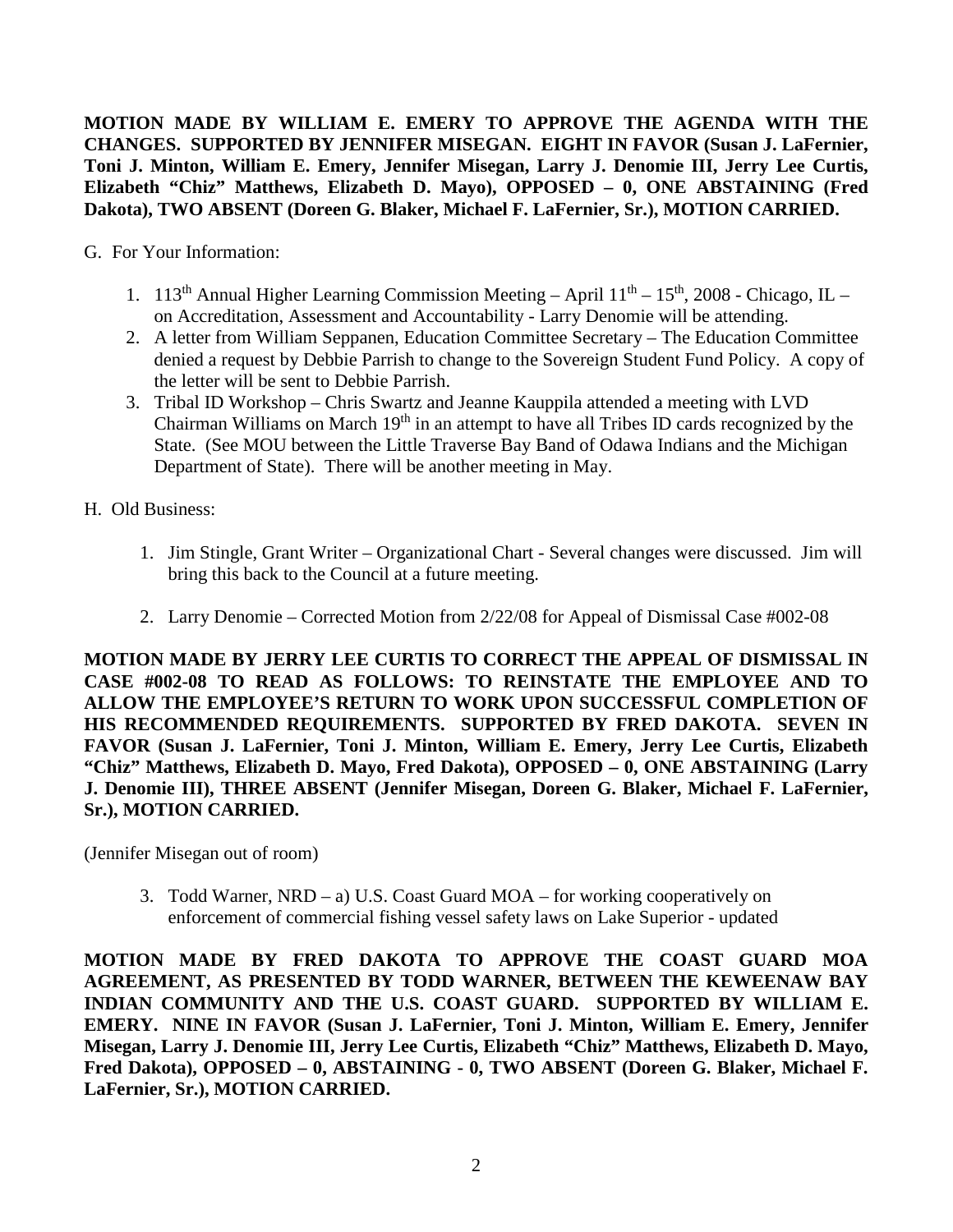### b) Circle of Flight and Hatchery Maintenance Funding for 2008

Todd gave an update on funds received in the amount of \$8000.00 from the Circle of Flight Program and gave a summary of what the Natural Resource Department plans to use the funding for. The Department will continue with the waterfowl survey work, the continuation of frog and toad surveys, and funds will also be used for the purchase of wild rice seed for planting on the Reservation and ceded territories. The Hatchery Maintenance program also received \$15,000.00 to help pay for the new well at the Hatchery.

# **Break: 9:50 – 10:05 a.m.**

#### **Doreen Blaker arrived at 10:05 a.m.**

- I. New Business:
	- 1. Larry Denomie a) **1st Reading** Introduction of the Title 19 Employment Chapter 19.A Right to Work Ordinance 2008-01

The purpose of the ordinance is to protect the right of employees to work without being forced to join a labor organization or from being penalized for not joining a labor organization.

Mr. Baker stated that under Federal Labor Laws, Unions can come in and with a majority can force all employees to become members of the Union.

**MOTION MADE BY LARRY J. DENOMIE III TO INTRODUCE THE RIGHT TO WORK ORDINANCE 2008-01 AND WAIVE THE FIRST READING. SUPPORTED BY WILLIAM E. EMERY. TEN IN FAVOR (Susan J. LaFernier, Toni J. Minton, William E. Emery, Jennifer Misegan, Larry J. Denomie III, Doreen G. Blaker, Jerry Lee Curtis, Elizabeth "Chiz" Matthews, Elizabeth D. Mayo, Fred Dakota), OPPOSED – 0, ABSTAINING - 0, ONE ABSENT (Michael F. LaFernier, Sr.), MOTION CARRIED.**

The 2nd Reading was scheduled for Saturday, April 5, 2008.

b) Amendment to Ojibwa Casino's Employee Handbook

**MOTION MADE BY SUSAN J. LAFERNIER TO APPROVE AN AMENDMENT TO SECTION 17.2 EMPLOYEE DISCIPLINE IN THE OJIBWA CASINO HANDBOOK TO ADD "BRANDISHING A WEAPON." SUPPORTED BY ELIZABETH "CHIZ" MATTHEWS. NINE IN FAVOR (Susan J. LaFernier, Toni J. Minton, William E. Emery, Jennifer Misegan, Larry J. Denomie III, Doreen G. Blaker, Jerry Lee Curtis, Elizabeth "Chiz" Matthews, Elizabeth D. Mayo), OPPOSED – 0, ONE ABSTAINING (Fred Dakota), ONE ABSENT (Michael F. LaFernier, Sr.), MOTION CARRIED.**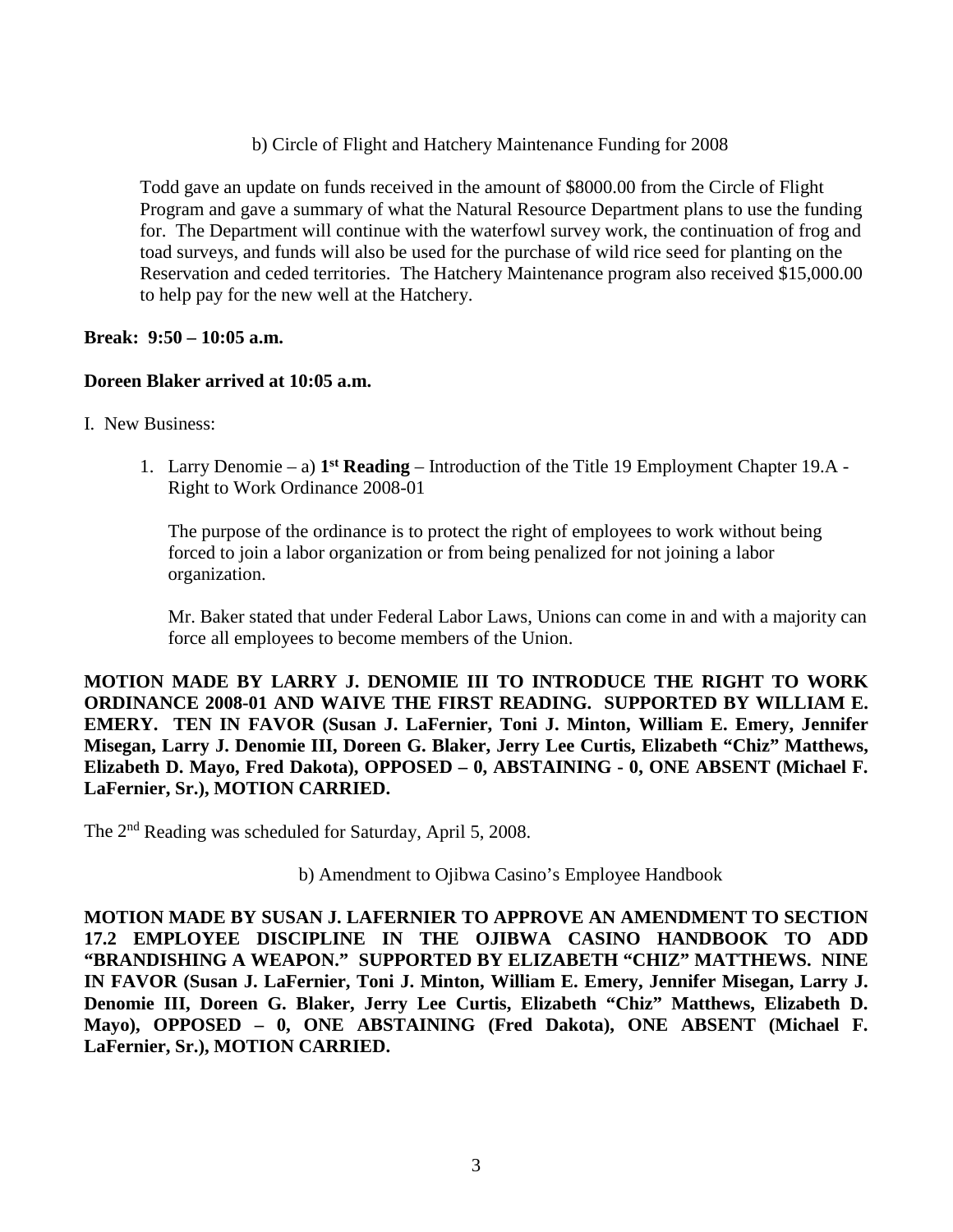- 2. Robin Chosa/Elizabeth Mayo **1st Reading** of TERO Ordinance Amendments 2008-02 [Elizabeth Mayo requested this item to be removed from the Agenda]
- 3. John Baker, Attorney a) New Business License for Jennifer Westman Creative Catering

[Mr. Baker was attending a conference call – will return to later in the day]

4. Lori Muhlig/Carla Korpala, MTU – Grants/Proposals for Gear-Up, I-Test and IGERT

Lori gave a presentation on programs offered through Michigan Tech for students to participate in to gain knowledge and practical skills in the workforce as well as summer youth Science programs. Lori asked the Council for a letter of support for the I-Test and IGERT Summer Programs.

# **Fred Dakota left at 10:36 a.m.**

[Chris Swartz out of the room – Susan LaFernier read the motion]

**MOTION MADE BY JENNIFER MISEGAN TO SEND A LETTER OF SUPPORT FOR MTU'S APPLICATION FOR THE I-TEST AND IGERT SUMMER PROGRAMS. SUPPORTED BY TONI J. MINTON. EIGHT IN FAVOR (Toni J. Minton, William E. Emery, Jennifer Misegan, Larry J. Denomie III, Doreen G. Blaker, Jerry Lee Curtis, Elizabeth "Chiz" Matthews, Elizabeth D. Mayo), OPPOSED – 0, ABSTAINING - 0, THREE ABSENT (Warren C. Swartz, Jr., Michael F. LaFernier, Sr., Fred Dakota), MOTION CARRIED.**

# **Doreen Blaker left at 10:43 a.m.**

[Return to #3.]

3. John Baker, Attorney – a) New Business License for Jennifer Westman – Creative Catering

**MOTION MADE BY LARRY J. DENOMIE III TO APPROVE THE BUSINESS LICENSE FOR JENNIFER WESTMAN DOING BUSINESS AS CREATIVE CATERING. SUPPORTED BY ELIZABETH "CHIZ" MATTHEWS. EIGHT IN FAVOR (Susan J. LaFernier, Toni J. Minton, William E. Emery, Jennifer Misegan, Larry J. Denomie III, Jerry Lee Curtis, Elizabeth "Chiz" Matthews, Elizabeth D. Mayo), OPPOSED – 0, ABSTAINING - 0, THREE ABSENT (Doreen G. Blaker, Michael F. LaFernier, Sr., Fred Dakota), MOTION CARRIED.**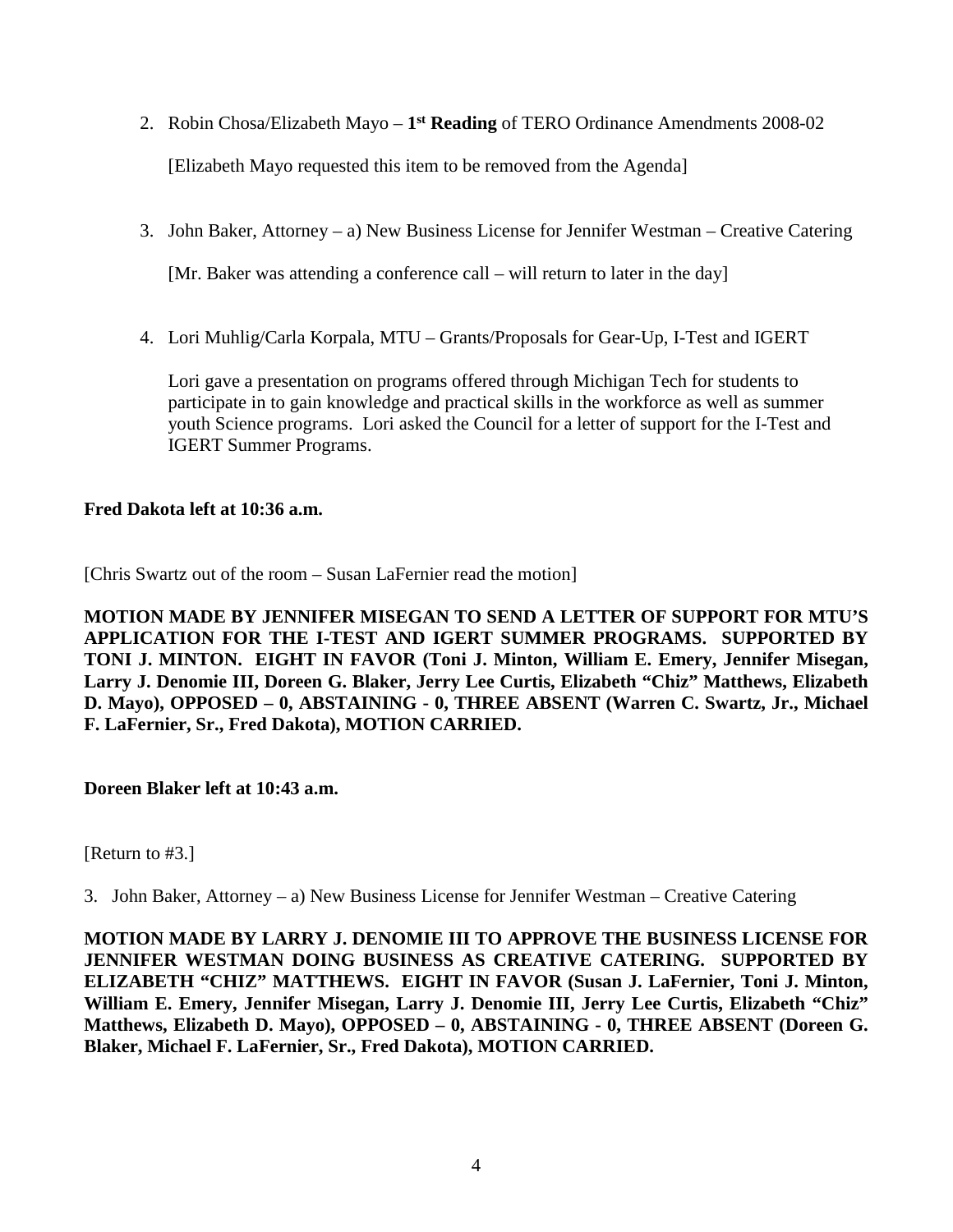#### J. Closed Session:

- 1. Chuck Brumleve, Mining Specialist Update
- 2. John Baker, Attorney
- 3. Susan LaFernier, Vice-President Committees
- 4. Larry Denomie, CEO
- 5. Warren C. Swartz, Jr., President
- 6. Elizabeth Mayo/Francis LaPointe KBIC's Payments

**MOTION MADE BY WILLIAM E. EMERY TO GO INTO CLOSED SESSION AT 10:45 A.M. SUPPORTED BY TONI J. MINTON. SEVEN IN FAVOR (Susan J. LaFernier, Toni J. Minton, William E. Emery, Jennifer Misegan, Larry J. Denomie III, Jerry Lee Curtis, Elizabeth "Chiz" Matthews), ONE OPPOSED (Elizabeth D. Mayo), ABSTAINING - 0, THREE ABSENT (Doreen G. Blaker, Michael F. LaFernier, Sr., Fred Dakota), MOTION CARRIED.**

**Susan LaFernier left at 10:50 a.m. – 1:10 p.m.**

**Mike LaFernier arrived at 11:00 a.m.**

**Break: 11:08 – 11:23 a.m.**

**Fred Dakota returned at 11:39 a.m.**

**Lunch: 12:02 – 1:10 p.m.**

**Break: 3:01 – 3:16 p.m.**

**Doreen Blaker returned at 3:16 p.m.**

**Mike LaFernier left at 3:16 p.m.**

**MOTION MADE BY WILLIAM E. EMERY TO GO INTO OPEN SESSION AT 3:53 P.M. SUPPORTED BY FRED DAKOTA. TEN IN FAVOR (Susan J. LaFernier, Toni J. Minton, William E. Emery, Jennifer Misegan, Larry J. Denomie III, Doreen G. Blaker, Jerry Lee Curtis, Elizabeth "Chiz" Matthews, Elizabeth D. Mayo, Fred Dakota), OPPOSED – 0, ABSTAINING - 0, ONE ABSENT (Michael F. LaFernier, Sr.), MOTION CARRIED.**

Land Claims Issue-

**MOTION MADE BY JERRY LEE CURTIS TO DIRECT OUR LEGAL COUNSEL TO MOVE AHEAD WITH THE LAND CLAIMS, OPTION B, TO FILE A CLAIM AND START THE PROCESS OF WHAT WAS DISCUSSED. SUPPORTED BY FRED DAKOTA. NINE IN FAVOR (Toni J. Minton, William E. Emery, Jennifer Misegan, Larry J. Denomie III, Doreen Blaker, Jerry Lee Curtis, Elizabeth "Chiz" Matthews, Elizabeth D. Mayo, Fred Dakota), OPPOSED – 0, ONE ABSTAINED (Susan J. LaFernier), ONE ABSENT (Michael F. LaFernier, Sr.), MOTION CARRIED.**